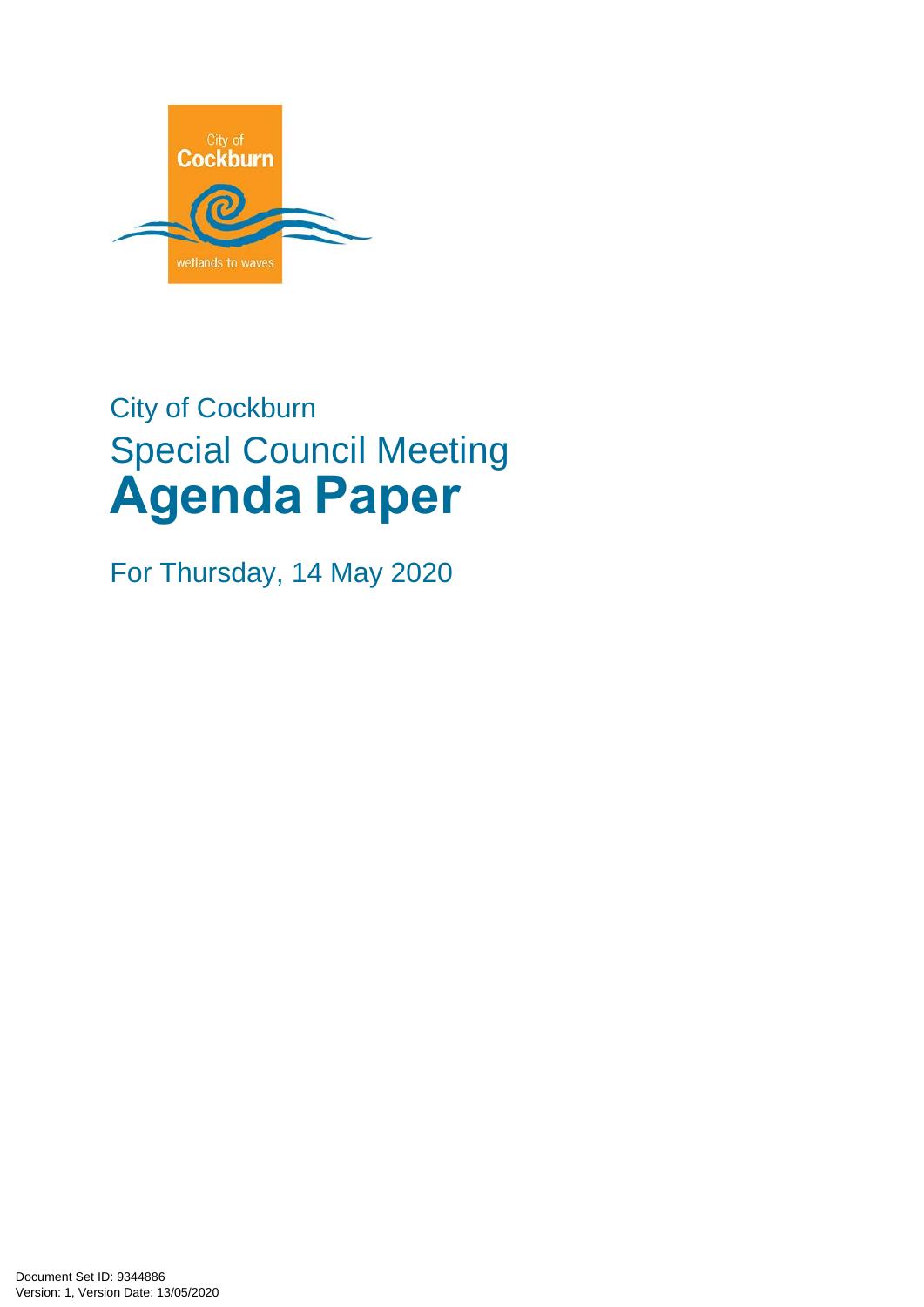

City of Cockburn PO Box 1215, Bibra Lake Western Australia 6965

Cnr Rockingham Road and Coleville Crescent, Spearwood

> Telephone: (08) 9411 3444 Facsimile: (08) 9411 3416

#### **NOTICE OF MEETING**

Pursuant to Clause 2.5 of Council's Standing Orders, a Special Meeting of Council has been called for Thursday 14 May 2020, following the closure of the Ordinary Council Meeting.

The meeting is to be conducted by Electronic Video Conference Format and is not open to the public.

The purpose of this meeting is to:

- *"1. Consider the Minutes of the Chief Executive Officer Performance and Senior Staff Key Projects Appraisal Committee Meeting of 28 April 2020 (subject to Council resolution); and*
- *2. Consider a confidential staff matter".*

Daniel Arndt **ACTING CHIEF EXECUTIVE OFFICER**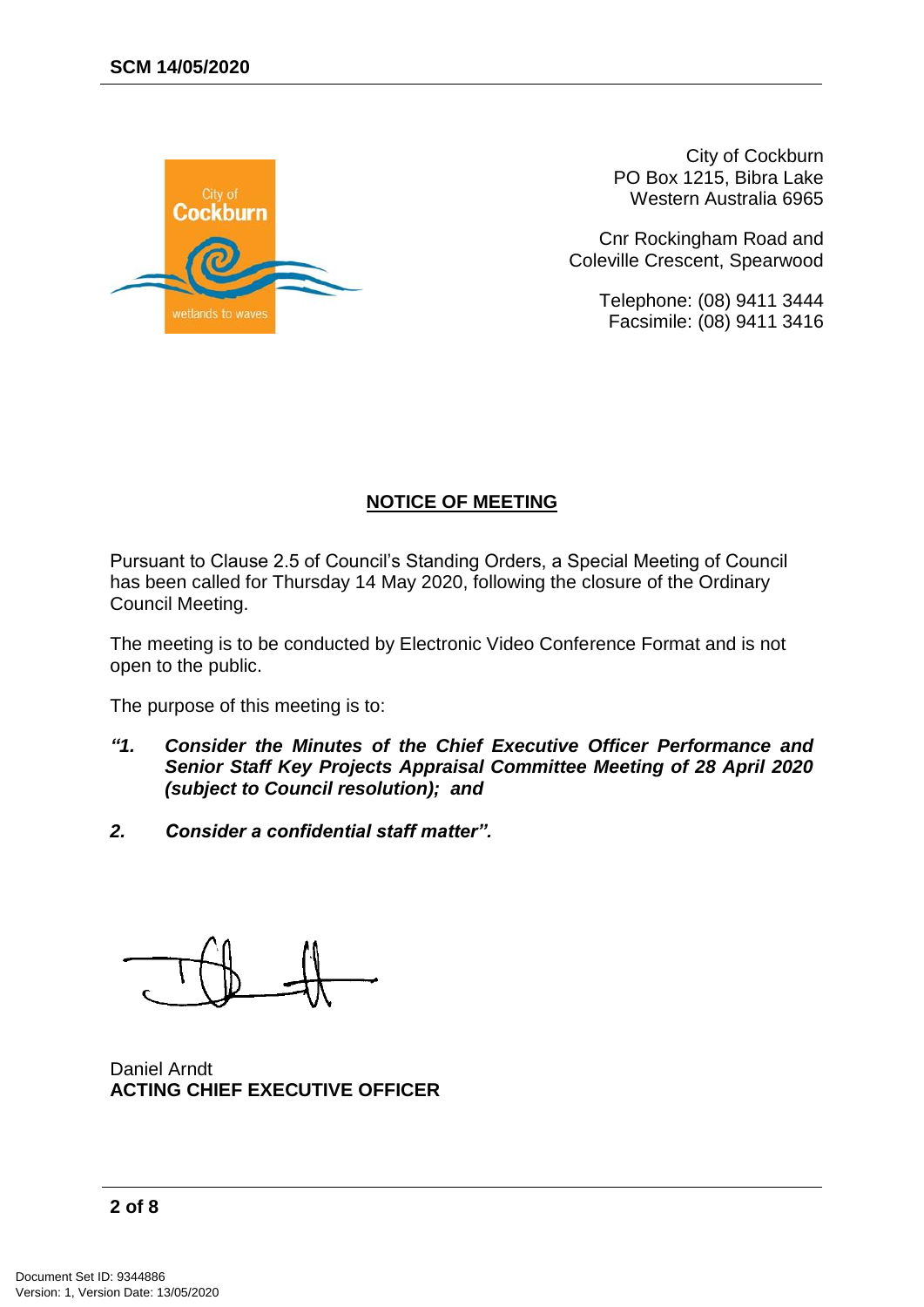# **CITY OF COCKBURN**

#### **SUMMARY OF AGENDA TO BE PRESENTED TO THE SPECIAL COUNCIL MEETING TO BE HELD ON THURSDAY, 14 MAY 2020**

#### **Page**

| 1.              |                                                                                                                     |                                                                                                     |  |
|-----------------|---------------------------------------------------------------------------------------------------------------------|-----------------------------------------------------------------------------------------------------|--|
| 2.              | APPOINTMENT OF PRESIDING MEMBER (IF REQUIRED) 4                                                                     |                                                                                                     |  |
| 3.              |                                                                                                                     | DISCLAIMER (TO BE READ ALOUD BY PRESIDING MEMBER)  4                                                |  |
| $\overline{4}$  | ACKNOWLEDGEMENT OF RECEIPT OF WRITTEN DECLARATIONS OF<br>FINANCIAL INTERESTS AND CONFLICT OF INTEREST (BY PRESIDING |                                                                                                     |  |
| 5.              |                                                                                                                     |                                                                                                     |  |
| 6.              |                                                                                                                     |                                                                                                     |  |
| 7 <sub>1</sub>  |                                                                                                                     |                                                                                                     |  |
| 8.              | DECLARATION BY MEMBERS WHO HAVE NOT GIVEN DUE<br>CONSIDERATION TO MATTERS CONTAINED IN THE BUSINESS PAPER           |                                                                                                     |  |
| 9.              |                                                                                                                     |                                                                                                     |  |
| 10.             |                                                                                                                     |                                                                                                     |  |
|                 | 10.1                                                                                                                |                                                                                                     |  |
| 11.             |                                                                                                                     |                                                                                                     |  |
|                 | 11.1                                                                                                                | MINUTES OF CHIEF EXECUTIVE OFFICER PERFORMANCE AND<br>SENIOR STAFF KEY PROJECTS APPRAISAL COMMITTEE |  |
|                 | 11.2                                                                                                                |                                                                                                     |  |
| 12 <sub>1</sub> |                                                                                                                     |                                                                                                     |  |
| 13.             |                                                                                                                     |                                                                                                     |  |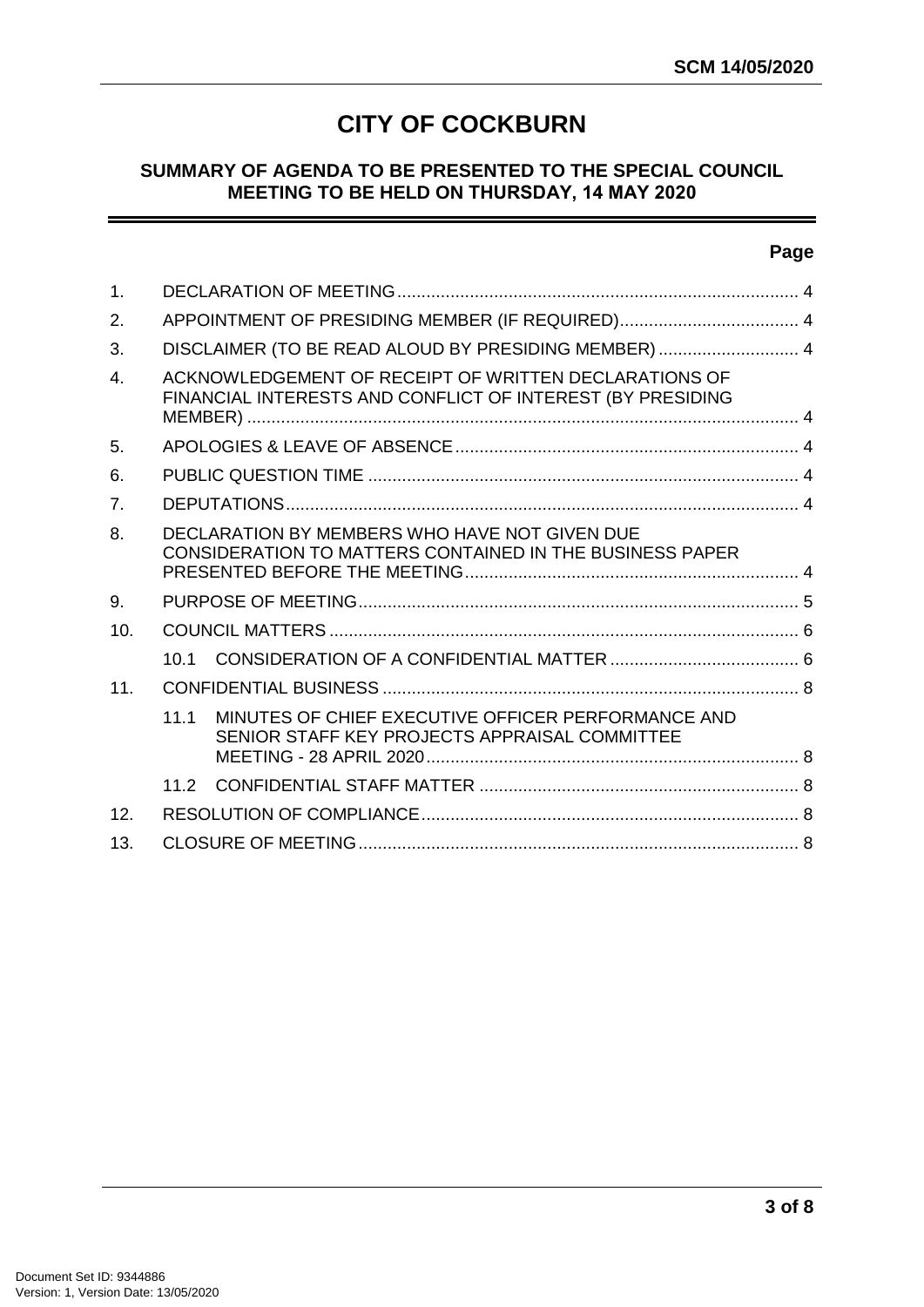# **CITY OF COCKBURN**

## **AGENDA TO BE PRESENTED TO THE SPECIAL COUNCIL MEETING TO BE HELD ON THURSDAY, 14 MAY 2020**

## <span id="page-3-0"></span>**1. DECLARATION OF MEETING**

## <span id="page-3-1"></span>**2. APPOINTMENT OF PRESIDING MEMBER (IF REQUIRED)**

## <span id="page-3-2"></span>**3. DISCLAIMER (TO BE READ ALOUD BY PRESIDING MEMBER)**

Members of the public, who attend Council Meetings, should not act immediately on anything they hear at the Meetings, without first seeking clarification of Council's position. Persons are advised to wait for written advice from the Council prior to taking action on any matter that they may have before Council.

#### <span id="page-3-3"></span>**4. ACKNOWLEDGEMENT OF RECEIPT OF WRITTEN DECLARATIONS OF FINANCIAL INTERESTS AND CONFLICT OF INTEREST (BY PRESIDING MEMBER)**

- <span id="page-3-4"></span>**5. APOLOGIES & LEAVE OF ABSENCE**
- <span id="page-3-5"></span>**6. PUBLIC QUESTION TIME**
- <span id="page-3-6"></span>**7. DEPUTATIONS**
- <span id="page-3-7"></span>**8. DECLARATION BY MEMBERS WHO HAVE NOT GIVEN DUE CONSIDERATION TO MATTERS CONTAINED IN THE BUSINESS PAPER PRESENTED BEFORE THE MEETING**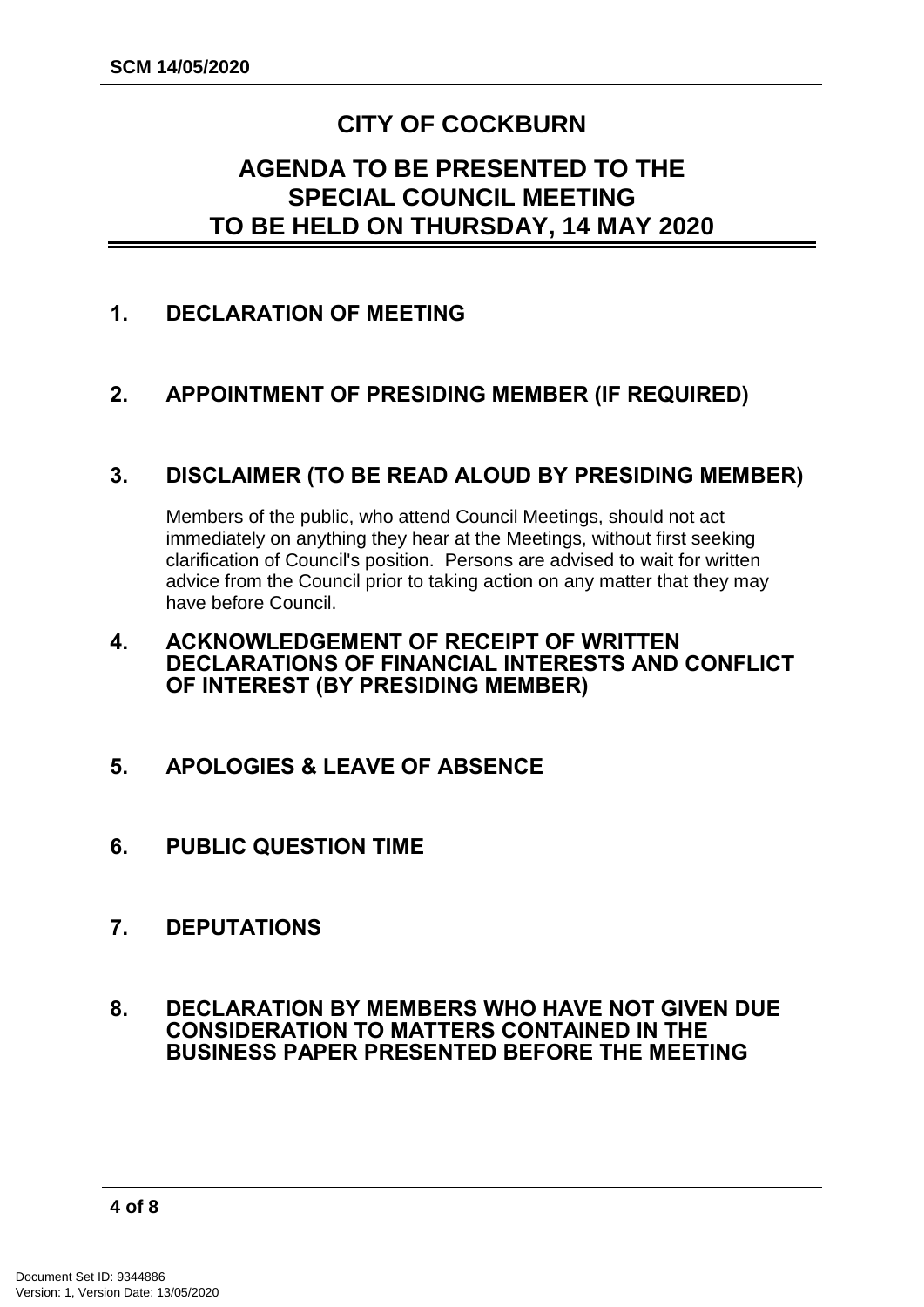## <span id="page-4-0"></span>**9. PURPOSE OF MEETING**

The purpose of the meeting is to:

- *"1. Consider the Minutes of the Chief Executive Officer Performance and Senior Staff Key Projects Appraisal Committee Meeting of 28 April 2020 (subject to Council resolution); and*
- *2. Consider a confidential staff matter".*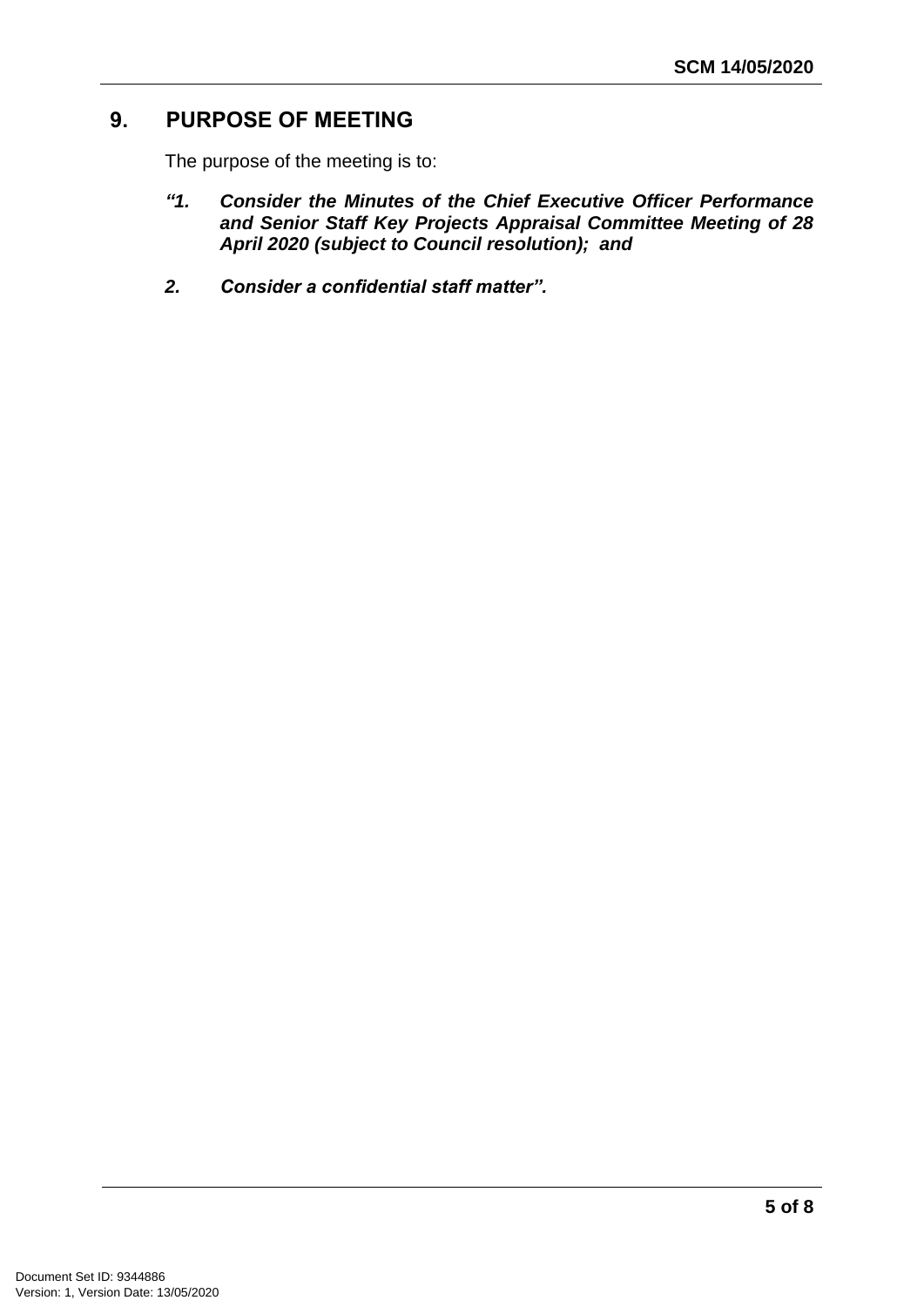## <span id="page-5-1"></span><span id="page-5-0"></span>**10. COUNCIL MATTERS**

#### **10.1 CONSIDERATION OF A CONFIDENTIAL MATTER**

**Author(s)** D Arndt **Attachments** N/A

## **RECOMMENDATION**

That Council:

- (1) consider the matters contained in the report provided to Elected Members under separate confidential cover, behind closed doors, pursuant to Clause 7.2 of the City of Cockburn Standing Orders 2016; and
- (2) nominate Ms Renae Harding, Ms Brenna Swanson and Mr Matthew Reid (Jackson McDonald), Messrs Don Green, Stuart Downing and Charles Sullivan (City of Cockburn) to remain in the meeting during consideration of the matters behind closed doors.

#### **Background**

The Acting Chief Executive Officer has prepared an agenda for consideration by Council. For this purpose, it is recommended that Council proceeds behind closed doors.

#### **Submission**

N/A

#### **Report**

As contained in the reports provided to Elected Members, under separate confidential cover.

#### **Strategic Plans/Policy Implications**

#### Leading and Listening

Deliver sustainable governance through transparent and robust policy and processes.

#### **Budget/Financial Implications**

As contained in the report, provided under separate confidential cover.

#### **Legal Implications**

As contained in the report, provided under separate confidential cover.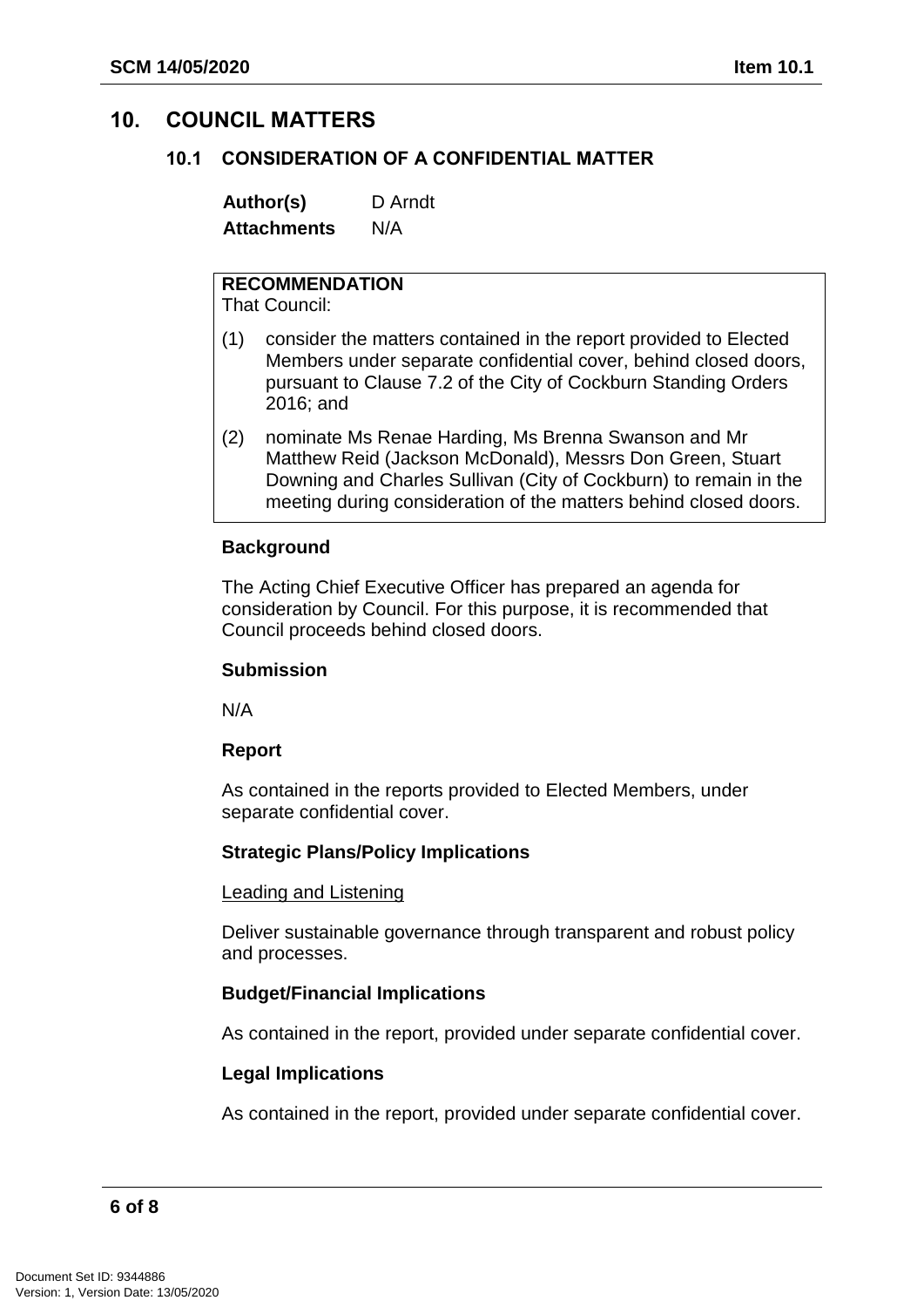#### **Community Consultation**

N/A

## **Risk Management Implications**

As contained in the report, provided under separate confidential cover.

#### **Advice to Proponent(s)/Submitters**

N/A

## **Implications of Section 3.18(3)** *Local Government Act 1995*

Nil